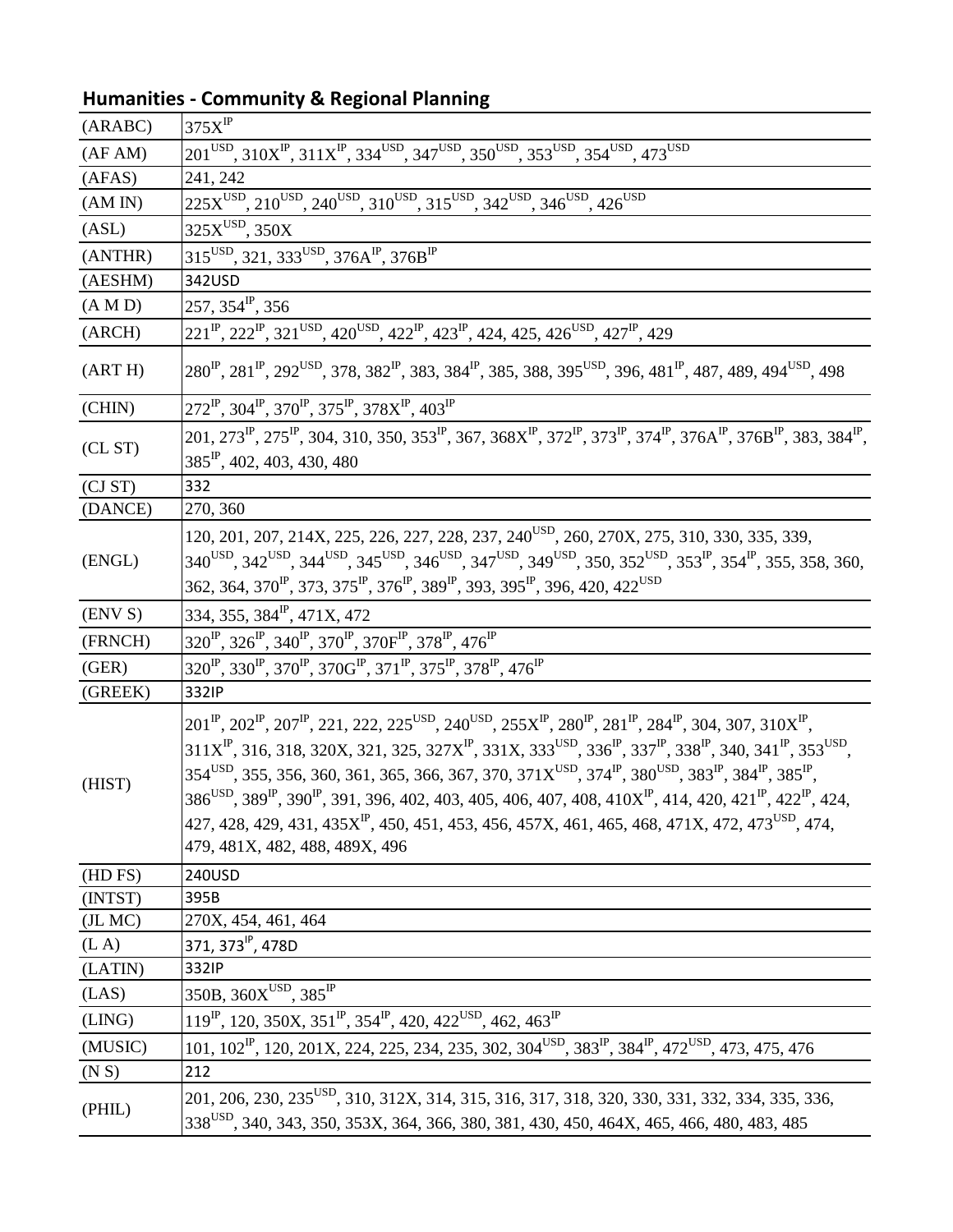| (POLS)  | 430                                                                                                                                                                                                                                                                                                                                                                                                                        |
|---------|----------------------------------------------------------------------------------------------------------------------------------------------------------------------------------------------------------------------------------------------------------------------------------------------------------------------------------------------------------------------------------------------------------------------------|
| (PORT)  | $375X$ <sup>IP</sup>                                                                                                                                                                                                                                                                                                                                                                                                       |
| (PSYCH) | 348                                                                                                                                                                                                                                                                                                                                                                                                                        |
| (RELIG) | $205^{\text{IP}}$ , 210 <sup>USD</sup> , 220, 242 <sup>IP</sup> , 243, 280, 312X, 321, 322, 334 <sup>USD</sup> , 336 <sup>USD</sup> , 342 <sup>USD</sup> , 344X <sup>IP</sup> , 348, 350,<br>$352^{\text{IP}}$ , $355^{\text{IP}}$ , $358^{\text{IP}}$ , $360$ , $367$ , $368X^{\text{IP}}$ , $376A^{\text{IP}}$ , $376B^{\text{IP}}$ , $380^{\text{USD}}$ , $384^{\text{IP}}$ , $439$ , $453^{\text{IP}}$ , $475$ , $485$ |
| (RUS)   | 314 <sup>IP</sup> , 370 <sup>IP</sup> , 370R <sup>IP</sup> , 375 <sup>IP</sup> , 378 <sup>IP</sup>                                                                                                                                                                                                                                                                                                                         |
| (SPAN)  | $195^{\rm P}$ , $295^{\rm P}$ , $314^{\rm P}$ , $321^{\rm P}$ , $322^{\rm P}$ , $323^{\rm P}$ , $324^{\rm P}$ , $326^{\rm P}$ , $330^{\rm P}$ , $331^{\rm P}$ , $332^{\rm P}$ , $333^{\rm P}$ , $351^{\rm P}$ , $354^{\rm P}$ , $370^{\rm P}$ ,<br>370 $S^P$ , 440 <sup><math>P</math></sup> , 441 <sup><math>P</math></sup> , 445 <sup><math>P</math></sup> , 462, 463 <sup><math>P</math></sup>                          |
| (SP CM) | 216 <sup>USD</sup> , 270X, 275, 322, 350, 412, 416                                                                                                                                                                                                                                                                                                                                                                         |
| (T SC)  | 343                                                                                                                                                                                                                                                                                                                                                                                                                        |
| (THTRE) | 106, 110, 465, 466                                                                                                                                                                                                                                                                                                                                                                                                         |
| (US LS) | $211^{\text{USD}}$ , 240 <sup>USD</sup> , 342 <sup>USD</sup> , 344 <sup>USD</sup> , 371X <sup>USD</sup> , 473 <sup>USD</sup>                                                                                                                                                                                                                                                                                               |
| (W S)   | $201^{USD}$ , $301^{IP}$ , $336^{USD}$ , $338^{USD}$ , $340^{USD}$ , $342^{USD}$ , $345^{USD}$ , $350^{USD}$ , $352^{USD}$ , $360X^{USD}$ , $370F^{IP}$ , $370G^{IP}$ ,<br>$370R^{IP}$ , $370S^{IP}$ , $374^{IP}$ , $380^{USD}$ , $386^{USD}$ , $422^{USD}$ , $439$ , $457X$ , $494^{USD}$                                                                                                                                 |
| (WLC)   | $119^{\rm IP}$ , 270 <sup>IP</sup> , 278 <sup>IP</sup> , 370 <sup>IP</sup> , 370A <sup>IP</sup> , 370B <sup>IP</sup> , 370C <sup>IP</sup>                                                                                                                                                                                                                                                                                  |

## **Social Sciences - Community & Regional Planning**

| (ADVRT) | 230                                                                                                                                                                                                                                                                                                                                                                                                                                                                                |
|---------|------------------------------------------------------------------------------------------------------------------------------------------------------------------------------------------------------------------------------------------------------------------------------------------------------------------------------------------------------------------------------------------------------------------------------------------------------------------------------------|
| (AFAM)  | 330USD                                                                                                                                                                                                                                                                                                                                                                                                                                                                             |
| (AGRON) | $342^{\text{IP}}$ , 450                                                                                                                                                                                                                                                                                                                                                                                                                                                            |
| (AFAS)  | 341, 342                                                                                                                                                                                                                                                                                                                                                                                                                                                                           |
| (AMIN)  | $320^{USD}$ , $322^{USD}$ , $323$ , $323A^{IP}$ , $323B^{IP}$ , $323C^{IP}$ , $323D^{IP}$ , $332^{USD}$ , $332A^{USD}$ , $332B^{USD}$ , $332C^{USD}$ ,<br>$332D$ <sup>USD</sup>                                                                                                                                                                                                                                                                                                    |
| (ANTHR) | $201^{\rm IP}$ , $220^{\rm IP}$ , $230^{\rm IP}$ , $306^{\rm IP}$ , $308$ , $309^{\rm IP}$ , $313^{\rm IP}$ , $320^{\rm USD}$ , $322^{\rm USD}$ , $323, 323A^{\rm IP}$ , $323B^{\rm IP}$ , $323C^{\rm IP}$ , $323D^{\rm IP}$ ,<br>332 <sup>USD</sup> , 332A <sup>USD</sup> , 332B <sup>USD</sup> , 332C <sup>USD</sup> , 332D <sup>USD</sup> , 336 <sup>P</sup> , 340 <sup>P</sup> , 354 <sup>P</sup> , 411 <sup>P</sup> , 418 <sup>P</sup> , 427I, 431, 444 <sup>P</sup> ,<br>450 |
| (A M D) | $165^{USD}$ , $362^{IP}$ , $467$                                                                                                                                                                                                                                                                                                                                                                                                                                                   |
| CL ST   | $394^{\text{IP}}$ , $395^{\text{IP}}$                                                                                                                                                                                                                                                                                                                                                                                                                                              |
| (COMST) | 101, 102, 210 $X^{USD}$ , 301, 310 <sup>IP</sup> , 311, 314, 317, 325                                                                                                                                                                                                                                                                                                                                                                                                              |
| (CJ ST) | 240, 241, 320, 339, 340, 341, 351, 352, 402, 403, 484                                                                                                                                                                                                                                                                                                                                                                                                                              |
| (C I)   | 333                                                                                                                                                                                                                                                                                                                                                                                                                                                                                |
| (ECON)  | 101, 102, 301, 302, 313, 320 <sup>IP</sup> , 321 <sup>USD</sup> , 344, 353, 355 <sup>IP</sup> , 370 <sup>IP</sup> , 376, 380, 385 <sup>IP</sup> , 387 <sup>IP</sup>                                                                                                                                                                                                                                                                                                                |
| (ENGL)  | $319X$ USD                                                                                                                                                                                                                                                                                                                                                                                                                                                                         |
| (ENV S) | $220^{\text{IP}}$ , 320, 342 <sup>IP</sup> , 345 <sup>IP</sup> , 380, 382, 383, 442, 450                                                                                                                                                                                                                                                                                                                                                                                           |
| (FS HN) | 342IP                                                                                                                                                                                                                                                                                                                                                                                                                                                                              |
| (GERON) | 377USD                                                                                                                                                                                                                                                                                                                                                                                                                                                                             |
| (GLOBE) | $220^{\text{IP}}$ , 385 <sup>IP</sup>                                                                                                                                                                                                                                                                                                                                                                                                                                              |
| (HD FS) | $102, 239$ <sup>USD</sup> , $276$ <sup>USD</sup> , 369, 377 <sup>USD</sup>                                                                                                                                                                                                                                                                                                                                                                                                         |
| (INTST) | $235^{\text{IP}}$ , 395E, 430 <sup>IP</sup>                                                                                                                                                                                                                                                                                                                                                                                                                                        |
| (IA LL) | 4271                                                                                                                                                                                                                                                                                                                                                                                                                                                                               |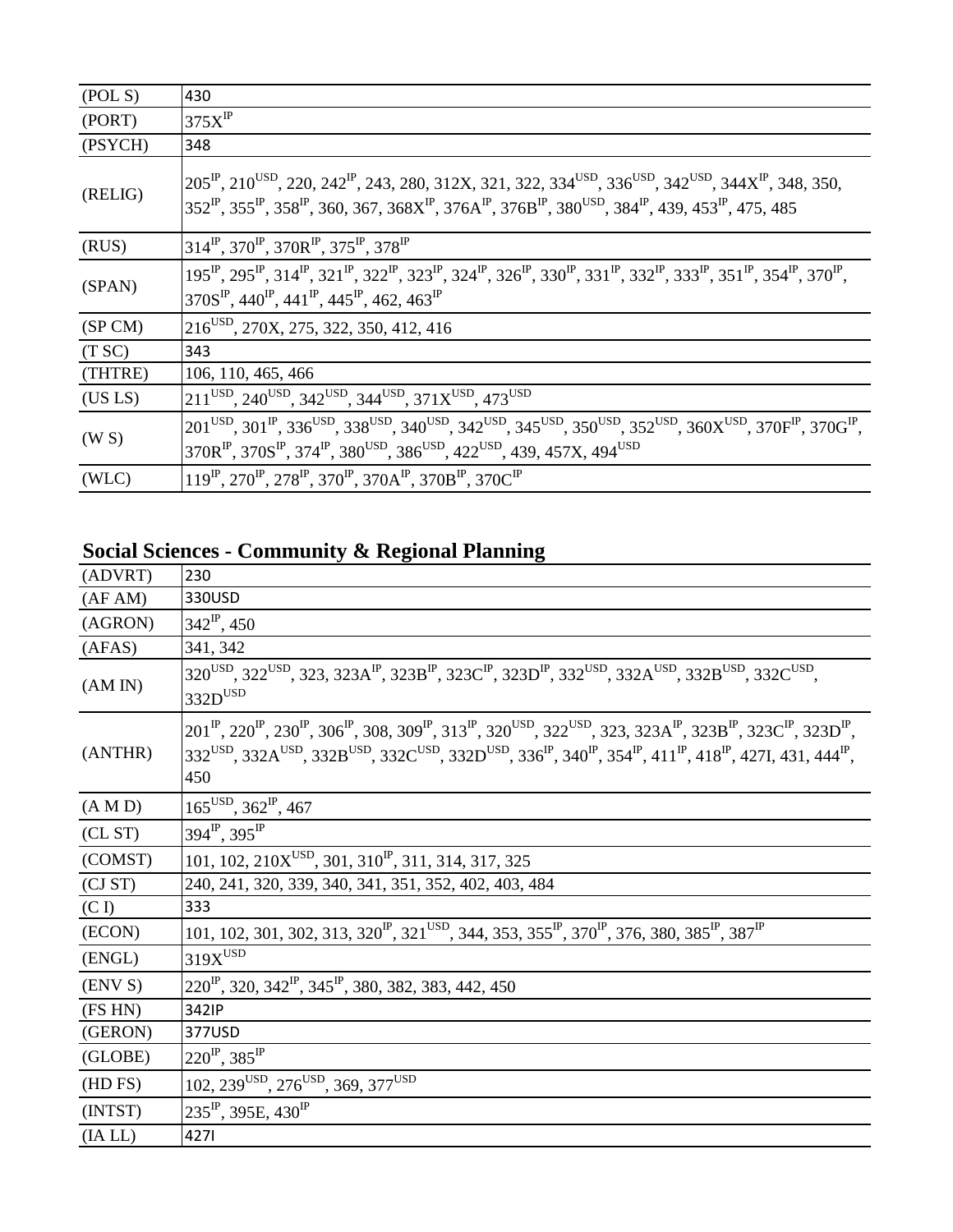| (JL MC) | 101, 240X, 401, 462, 474 <sup>IP</sup> , 476 <sup>IP</sup> , 477 <sup>USD</sup>                                                                                                                                                                                                                                                                                                                                                                              |
|---------|--------------------------------------------------------------------------------------------------------------------------------------------------------------------------------------------------------------------------------------------------------------------------------------------------------------------------------------------------------------------------------------------------------------------------------------------------------------|
| (LD ST) | 322USD, 333USD, 488                                                                                                                                                                                                                                                                                                                                                                                                                                          |
| (LAS)   | 350D                                                                                                                                                                                                                                                                                                                                                                                                                                                         |
| (LING)  | 305, 309 <sup>IP</sup> , 319X <sup>USD</sup> , 395X <sup>IP</sup>                                                                                                                                                                                                                                                                                                                                                                                            |
| (MATE)  | <b>220IP</b>                                                                                                                                                                                                                                                                                                                                                                                                                                                 |
| (M E)   | <b>220IP</b>                                                                                                                                                                                                                                                                                                                                                                                                                                                 |
| (N S)   | 220                                                                                                                                                                                                                                                                                                                                                                                                                                                          |
| (PHIL)  | 339                                                                                                                                                                                                                                                                                                                                                                                                                                                          |
| (POLS)  | 215, 235, 241 <sup>IP</sup> , 251 <sup>IP</sup> , 305, 306, 310, 312, 313, 314, 315 <sup>IP</sup> , 318, 319, 320, 334, 335, 339, 340,<br>$341X^P$ , 343, 344, 345 <sup>P</sup> , 346, 348 $X^P$ , 349 <sup>P</sup> , 350 <sup>P</sup> , 354 <sup>P</sup> , 355 $X^P$ , 356, 357, 358, 359, 360, 361,<br>363, 364, 370, 371, 381, 383, 385 <sup>USD</sup> , 413, 417, 420, 421, 422, 431, 442, 452 <sup>IP</sup> , 453, 470, 475, 476,<br>477, 480, 485, 487 |
| (PSYCH) | 101, 230, 250, 280, 312, 313, 314, 315, 316, 318, 320X, 333, 335, 346 <sup>USD</sup> , 347 <sup>USD</sup> , 350, 360, 380,<br>381, 383, 386                                                                                                                                                                                                                                                                                                                  |
| (P R)   | 220                                                                                                                                                                                                                                                                                                                                                                                                                                                          |
| (RELIG) | 340 <sup>IP</sup> , 370, 377                                                                                                                                                                                                                                                                                                                                                                                                                                 |
| (SOC)   | $134, 219, 220^{\text{IP}}, 230, 235^{\text{USD}}, 241, 305, 310, 325, 327^{\text{USD}}, 328^{\text{USD}}, 330^{\text{USD}}, 331^{\text{USD}}, 332^{\text{USD}}, 334,$<br>340, 341, 345 <sup>IP</sup> , 348 <sup>IP</sup> , 351, 352, 377, 380, 381, 382, 401, 402, 411 <sup>IP</sup> , 415, 464, 484, 485                                                                                                                                                   |
| (SP CM) | 110, 305, 417                                                                                                                                                                                                                                                                                                                                                                                                                                                |
| (T SC)  | $220^{\rm IP}$ , 341, 342 <sup>IP</sup> , 474 <sup>IP</sup>                                                                                                                                                                                                                                                                                                                                                                                                  |
| (US LS) | 332 <sup>USD</sup> , 343, 347 <sup>USD</sup>                                                                                                                                                                                                                                                                                                                                                                                                                 |
| (W S)   | 203 <sup>USD</sup> , 205 <sup>USD</sup> , 320, 321 <sup>USD</sup> , 325 <sup>USD</sup> , 327 <sup>USD</sup> , 328 <sup>USD</sup> , 333 <sup>USD</sup> , 346 <sup>USD</sup> , 385 <sup>USD</sup> , 435, 444 <sup>IP</sup> , 488                                                                                                                                                                                                                               |

## **Natural Sciences - Community & Regional Planning**

| (AGRON) | 106X, 114, 120, 154, 155, 160 <sup>IP</sup> , 206, 212, 260, 320, 404, 405, 406 <sup>IP</sup> , 452 |
|---------|-----------------------------------------------------------------------------------------------------|
| (A ECL) | 312I, 326I                                                                                          |
| (ANTHR) | 202, 307, 319, 350, 424, 428, 438, 445                                                              |
| (ASTRO) | 102, 103, 120, 125L, 150, 250                                                                       |
| (BBMB)  | 120X, 121X, 221                                                                                     |
| (BIOL)  | 101, 155, 173, 204, 211, 211L, 212, 212L, 255, 255L, 256, 256L, 344, 350, 357X                      |
| (CHEM)  | 160, 163, 163L, 167, 167L, 177, 177L, 178, 178L, 201, 201L, 211, 211L, 231, 231L                    |
| (ENT)   | 201, 211, 214X, 370, 371I, 374 <sup>IP</sup>                                                        |
| (ENSCI) | 312I, 324, 404, 405, 406 <sup>IP</sup> , 452, 479                                                   |
| (ENV S) | 101, 108, 111, 120, 130, 160 <sup>IP</sup> , 173, 204, 260, 324, 404                                |
| (FS HN) | 101, 167                                                                                            |
| (GEN)   | 320                                                                                                 |
| (GEOL)  | 100, 100L, 101, 102, 102L, 103X, 105, 108, 111, 160 <sup>P</sup> , 201, 306, 324, 452, 479          |
| (INTST) | 395D                                                                                                |
| (IA LL) | 302, 312I, 326I, 367, 371I                                                                          |
| (MTEOR) | $107, 160^{\text{IP}}$ , 206, 301, 324, 404, 405, 406 <sup>IP</sup>                                 |
| (MICRO) | 101, 201, 201L, 302, 302L, $374^{\text{IP}}$                                                        |